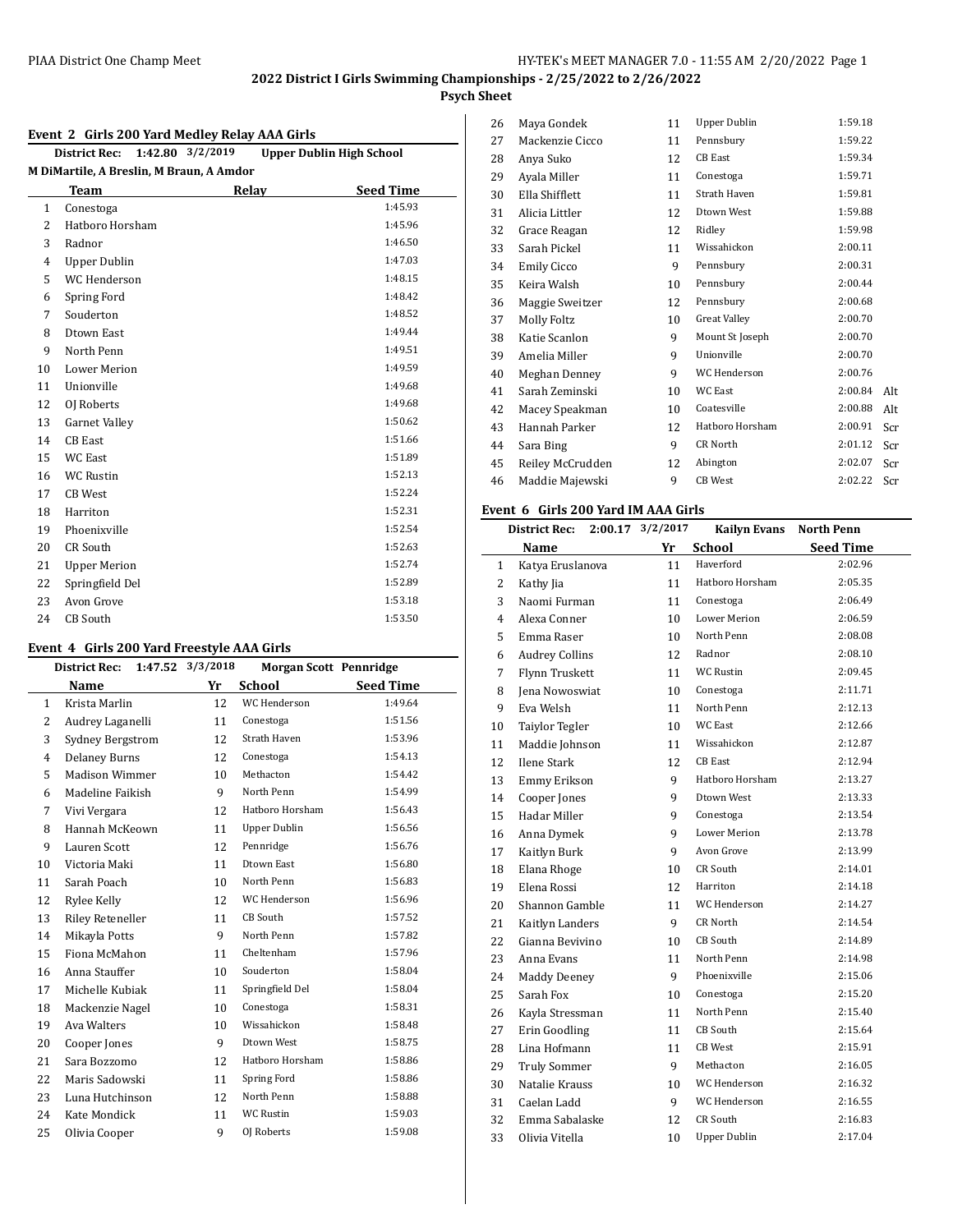### PIAA District One Champ Meet **HY-TEK's MEET MANAGER 7.0 - 11:55 AM 2/20/2022** Page 2

## **2022 District I Girls Swimming Championships - 2/25/2022 to 2/26/2022**

**Psych Sheet**

### **Event 6 ...(Girls 200 Yard IM AAA Girls)**

|    | Name                | Yr | School          | <b>Seed Time</b> |
|----|---------------------|----|-----------------|------------------|
| 34 | Alena Chung         | 11 | Springfield Del | 2:17.12          |
| 35 | Bernice Fu          | 10 | Wissahickon     | 2:17.24          |
| 36 | Sydney Koehler      | 10 | Spring Ford     | 2:17.24          |
| 37 | Mallorie Jeremiah   | 10 | Garnet Valley   | 2:17.29          |
| 38 | Ella Dittmar        | 11 | Perk Valley     | 2:17.34          |
| 39 | Abigail Harlan      | 9  | Dtown West      | 2:18.22          |
| 40 | Emma McCarthy       | 11 | Upper Dublin    | 2:18.26          |
| 41 | <b>Sydney Petty</b> | 10 | CB West         | 2:18.42<br>Alt   |
| 42 | Danielle Hana Hung  | 10 | WC Henderson    | 2:18.45<br>Alt   |
| 43 | Emery Horn          | 10 | OJ Roberts      | 2:18.46<br>Scr   |
| 44 | Cady Kiebort        | 11 | Dtown East      | 2:18.66<br>Scr   |
|    |                     |    |                 |                  |

### **Event 8 Girls 50 Yard Freestyle AAA Girls**

|              | <b>District Rec:</b> |       | 22.98 2/26/2021 | <b>Alexa Fulton</b> | DT East          |
|--------------|----------------------|-------|-----------------|---------------------|------------------|
|              | District Rec:        | 23.30 | 2/26/2015       | Hannah Zurmuhl      | PNR              |
|              | Name                 |       | Yr              | School              | <b>Seed Time</b> |
| $\mathbf{1}$ | Alexa Fulton         |       | 11              | Dtown East          | 23.06            |
| 2            | Lily Robinson        |       | 11              | Conestoga           | 23.07            |
| 3            | Annika Naveen        |       | 12              | Lower Merion        | 23.54            |
| 4            | Marina Wang          |       | 11              | Radnor              | 23.69            |
| 5            | Ally Ricciardi       |       | 10              | Pennridge           | 24.07            |
| 6            | Ashley Gutshall      |       | 11              | Spring Ford         | 24.08            |
| 7            | Sarah Parker         |       | 9               | Hatboro Horsham     | 24.14            |
| 8            | Izzy Iwasyk          |       | 10              | Unionville          | 24.14            |
| 9            | Mary Kubiak          |       | 11              | Springfield Del     | 24.15            |
| 10           | Katie Simpson        |       | 12              | WC Henderson        | 24.32            |
| 11           | Eliana Crew          |       | 11              | OI Roberts          | 24.41            |
| 12           | Avery Barber         |       | 12              | Radnor              | 24.53            |
| 13           | Lilly Bauz           |       | 11              | <b>Quakertown</b>   | 24.66            |
| 14           | Amanda Conti         |       | 11              | Mount St Joseph     | 24.67            |
| 15           | Sarah Krissinger     |       | 11              | Haverford           | 24.69            |
| 16           | Korinna Pesti        |       | 12              | <b>Upper Dublin</b> | 24.77            |
| 17           | Valerie Lawton       |       | 12              | Pennsbury           | 24.77            |
| 18           | Savannah Chee-Wah    |       | 11              | Neshaminy           | 24.78            |
| 19           | Natalie Spencer      |       | 11              | OJ Roberts          | 24.78            |
| 20           | Ruby Schwelm         |       | 09              | Penncrest           | 24.81            |
| 21           | Ayva Christie        |       | 9               | Springfield Del     | 24.81            |
| 22           | Mikayla Scardino     |       | 12              | Souderton           | 24.86            |
| 23           | Layla Robey          |       | 11              | North Penn          | 24.97            |
| 24           | Leah Lacovara        |       | 10 <sup>1</sup> | Dtown West          | 25.02            |
| 25           | Sam Heiland          |       | 10              | WC East             | 25.02            |
| 26           | Diedre Scudder       |       | 11              | Garnet Valley       | 25.08            |
| 27           | Sophia Mlodzienski   |       | 10              | Radnor              | 25.12            |
| 28           | Peyton Goetz         |       | 10              | Garnet Valley       | 25.12            |
| 29           | Olivia Wilson        |       | 12              | Hatboro Horsham     | 25.14            |
| 30           | Kallie Whitaker      |       | 12              | Conestoga           | 25.15            |
| 31           | Maggie Sweitzer      |       | 12              | Pennsbury           | 25.18            |
| 32           | Kaitlyn McGuire      |       | 9               | OJ Roberts          | 25.26            |
| 33           | Caroline Cusack      |       | 10              | Dtown West          | 25.27            |
| 34           | Adi Garges           |       | 11              | Pennridge           | 25.27            |
| 35           | Callie Haggerty      |       | 12              | CR North            | 25.31            |
| 36           | Miranda Heimowitz    |       | 11              | CR North            | 25.33            |
| 37           | Grace McManus        |       | 12              | <b>Upper Dublin</b> | 25.38            |
| 38           | Sophia Paglia        |       | 12              | Avon Grove          | 25.47            |
| 39           | Makenzie Butler      |       | 12              | Garnet Valley       | 25.47            |
| 40           | Anna DiMartile       |       | 9               | <b>Upper Dublin</b> | 25.55            |

| 41 | Lauren Dobie   | 10 | Unionville | 25.55       |  |
|----|----------------|----|------------|-------------|--|
| 42 | Ashley Andrews | 10 | Boyertown  | 25.59 Alt   |  |
| 43 | Erin Kelly     | a  | Haverford  | 25.64 Scr   |  |
| 44 | Kara Damico    | 10 | Sun Valley | $25.64$ Scr |  |
| 45 | Brianna Fan    | q  | Conestoga  | 25.65 Scr   |  |

## **Event 12 Girls 100 Yard Butterfly AAA Girls**

|                | District Rec:<br>54.03 | 3/4/2016 | <b>Maddie Hart Haverford</b> |                  |     |
|----------------|------------------------|----------|------------------------------|------------------|-----|
|                | Name                   | Yr       | School                       | <b>Seed Time</b> |     |
| $\mathbf{1}$   | Annie Jia              | 9        | Hatboro Horsham              | 54.72            |     |
| 2              | <b>Audrey Collins</b>  | 12       | Radnor                       | 55.79            |     |
| 3              | Kenzie Padilla         | 10       | Phoenixville                 | 55.84            |     |
| $\overline{4}$ | Kate Levensten         | 11       | Harriton                     | 56.16            |     |
| 5              | <b>Zoey Rogers</b>     | 9        | Garnet Valley                | 57.44            |     |
| 6              | Flynn Truskett         | 11       | WC Rustin                    | 57.87            |     |
| $\overline{7}$ | Jena Nowoswiat         | 10       | Conestoga                    | 58.40            |     |
| 8              | Anne Lindgren          | 9        | Radnor                       | 58.55            |     |
| 9              | Abby Burns             | 12       | Souderton                    | 58.59            |     |
| 10             | Miranda Olhasso        | 12       | <b>CR South</b>              | 58.60            |     |
| 11             | Lily Turco             | 11       | WC Rustin                    | 58.80            |     |
| 12             | Kelsey Wakiyama        | 12       | Radnor                       | 58.87            |     |
| 13             | Lilly Bauz             | 11       | Quakertown                   | 59.62            |     |
| 14             | Sarah Poach            | 10       | North Penn                   | 59.64            |     |
| 15             | Hannah McKeown         | 11       | <b>Upper Dublin</b>          | 59.88            |     |
| 16             | Mackenzie Cicco        | 11       | Pennsbury                    | 59.88            |     |
| 17             | Anna Luciani           | 12       | <b>Upper Dublin</b>          | 59.91            |     |
| 18             | Mikayla Potts          | 9        | North Penn                   | 59.94            |     |
| 19             | Natalie Spencer        | 11       | OJ Roberts                   | 1:00.04          |     |
| 20             | Maddie Majewski        | 9        | <b>CB</b> West               | 1:00.17          |     |
| 21             | Gianna Bevivino        | 10       | CB South                     | 1:00.22          |     |
| 22             | Cady Kiebort           | 11       | Dtown East                   | 1:00.25          |     |
| 23             | Brianna Fan            | 9        | Conestoga                    | 1:00.27          |     |
| 24             | Jillian Thorning       | 11       | <b>CB</b> East               | 1:00.31          |     |
| 25             | Amy Masciulli          | 11       | Souderton                    | 1:00.39          |     |
| 26             | Sara Bing              | 9        | CR North                     | 1:00.58          |     |
| 27             | Savannah Chee-Wah      | 11       | Neshaminy                    | 1:00.68          |     |
| 28             | <b>Emily Albans</b>    | 12       | Unionville                   | 1:00.69          |     |
| 29             | <b>Lily Perrin</b>     | 10       | Avon Grove                   | 1:00.74          |     |
| 30             | Madison Rae            | 12       | Ridley                       | 1:00.83          |     |
| 31             | Alyssa Totoro          | 12       | Conestoga                    | 1:01.02          |     |
| 32             | Sydney Levensten       | 11       | Harriton                     | 1:01.09          |     |
| 33             | Emma Galef             | 11       | Conestoga                    | 1:01.09          |     |
| 34             | Ava Pfaff              | 10       | Avon Grove                   | 1:01.29          |     |
| 35             | Mackenzie Gorman       | 10       | OJ Roberts                   | 1:01.40          |     |
| 36             | Sarah Zeminski         | 10       | <b>WC</b> East               | 1:01.63          |     |
| 37             | Ava Despeaux           | 11       | Springfield Del              | 1:01.75          |     |
| 38             | Mina Rothberg          | 11       | Cheltenham                   | 1:01.79          |     |
| 39             | Victoria Fink          | 12       | Souderton                    | 1:01.86          |     |
| 40             | Abby Koehler           | 9        | Spring Ford                  | 1:01.95          |     |
| 41             | Mia Tamburrino         | 11       | Hatboro Horsham              | 1:01.96          | Alt |
| 42             | Callie Ritter          | 11       | Dtown West                   | 1:02.00          | Alt |
|                |                        |          |                              |                  |     |

### **Event 14 Girls 200 Yard Freestyle Relay AAA Girls**

|                                     | District Rec: 1:33.90 3/4/2016 |  |  |       | <b>Pennridge High School</b> |  |  |
|-------------------------------------|--------------------------------|--|--|-------|------------------------------|--|--|
| H Zurmuhl, A Beno, B Weiss, M Scott |                                |  |  |       |                              |  |  |
|                                     | Team                           |  |  | Relav | <b>Seed Time</b>             |  |  |
|                                     | Hatboro Horsham                |  |  |       | 1:36.87                      |  |  |
|                                     | WC Henderson                   |  |  |       | 1:37.43                      |  |  |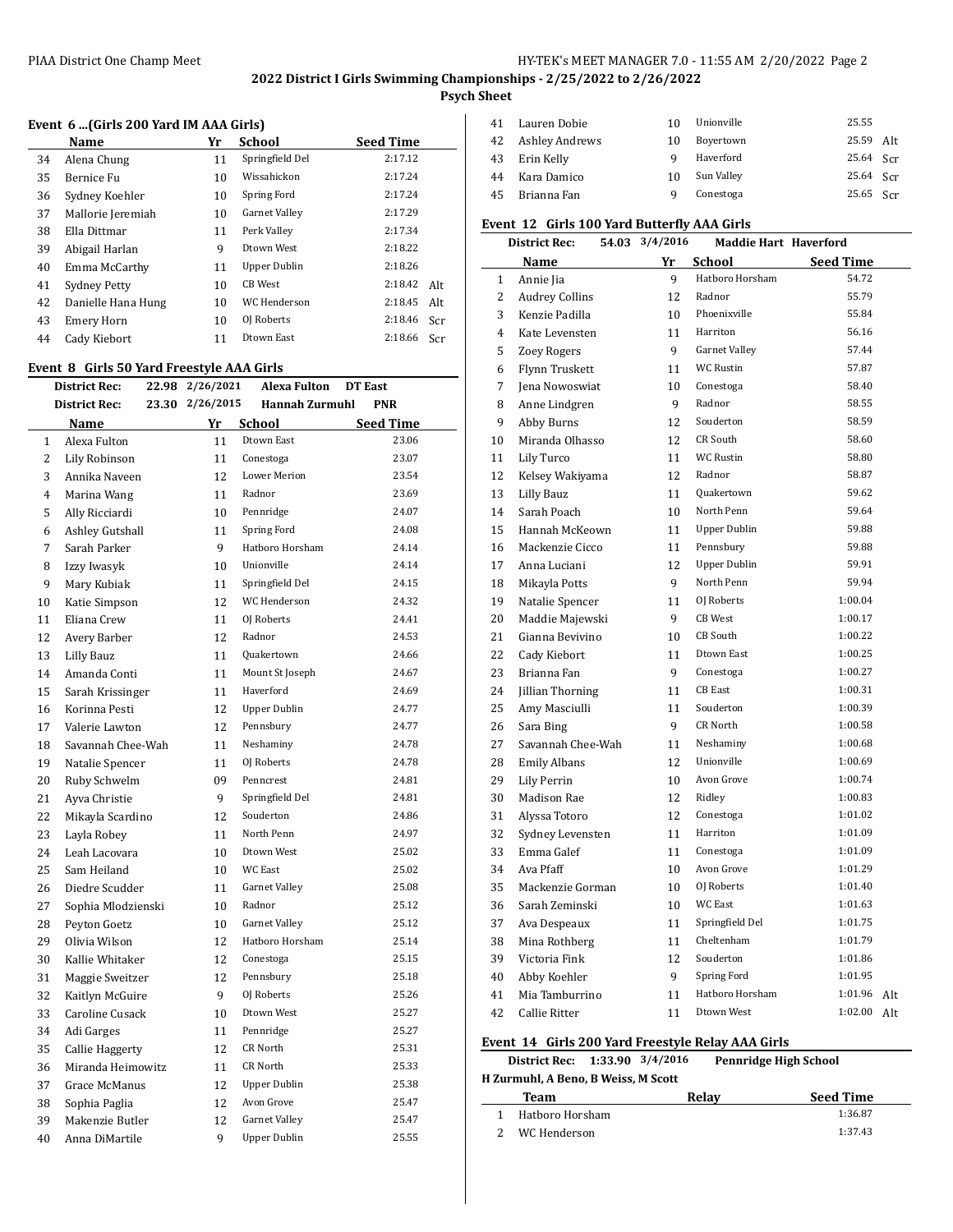## **Psych Sheet**

#### **Event 14 ...(Girls 200 Yard Freestyle Relay AAA Girls)**

|    | <b>Team</b>         | Relay | <b>Seed Time</b> |
|----|---------------------|-------|------------------|
| 3  | <b>Upper Dublin</b> |       | 1:37.88          |
| 4  | Souderton           |       | 1:38.58          |
| 5  | North Penn          |       | 1:38.76          |
| 6  | OJ Roberts          |       | 1:38.91          |
| 7  | Pennridge           |       | 1:39.21          |
| 8  | Conestoga           |       | 1:39.21          |
| 9  | Dtown East          |       | 1:39.36          |
| 10 | Spring Ford         |       | 1:39.37          |
| 11 | <b>Lower Merion</b> |       | 1:39.53          |
| 12 | Wissahickon         |       | 1:40.17          |
| 13 | Haverford           |       | 1:40.59          |
| 14 | Radnor              |       | 1:40.68          |
| 15 | Pennsbury           |       | 1:40.71          |
| 16 | <b>CR</b> North     |       | 1:40.87          |
| 17 | Mount St Joseph     |       | 1:40.95          |
| 18 | Garnet Valley       |       | 1:41.49          |
| 19 | Dtown West          |       | 1:41.69          |
| 20 | Unionville          |       | 1:41.90          |
| 21 | Quakertown          |       | 1:42.03          |
| 22 | Methacton           |       | 1:42.11          |
| 23 | <b>WC</b> East      |       | 1:42.24          |
| 24 | Phoenixville        |       | 1:42.57          |
| 25 | <b>Upper Merion</b> |       | 1:42.66<br>Alt   |

### **Event 16 Girls 100 Yard Freestyle AAA Girls**

|                | <b>District Rec:</b><br>50.05 | 3/4/2018        | <b>Morgan Scott Pennridge</b> |                  |
|----------------|-------------------------------|-----------------|-------------------------------|------------------|
|                | <b>Name</b>                   | Yr              | <b>School</b>                 | <b>Seed Time</b> |
| 1              | Alexa Fulton                  | 11              | <b>Dtown East</b>             | 50.42            |
| 2              | Annie Jia                     | 9               | Hatboro Horsham               | 51.12            |
| 3              | Lily Robinson                 | 11              | Conestoga                     | 51.14            |
| $\overline{4}$ | Audrey Laganelli              | 11              | Conestoga                     | 51.80            |
| 5              | Ashley Gutshall               | 11              | Spring Ford                   | 51.84            |
| 6              | Marina Wang                   | 11              | Radnor                        | 51.92            |
| 7              | Sarah Parker                  | 9               | Hatboro Horsham               | 52.41            |
| 8              | Katie Simpson                 | 12              | WC Henderson                  | 52.57            |
| 9              | Izzy Iwasyk                   | 10 <sup>1</sup> | Unionville                    | 52.82            |
| 10             | Annika Naveen                 | 12              | <b>Lower Merion</b>           | 52.94            |
| 11             | Lauren Scott                  | 12              | Pennridge                     | 53.10            |
| 12             | Vivi Vergara                  | 12              | Hatboro Horsham               | 53.23            |
| 13             | Kaitlyn Landers               | 9               | CR North                      | 53.26            |
| 14             | Alicia Littler                | 12              | Dtown West                    | 53.39            |
| 15             | Valerie Lawton                | 12              | Pennsbury                     | 53.40            |
| 16             | Amanda Conti                  | 11              | Mount St Joseph               | 53.44            |
| 17             | Victoria Maki                 | 11              | Dtown East                    | 53.56            |
| 18             | Avery Barber                  | 12              | Radnor                        | 53.56            |
| 19             | Ally Ricciardi                | 10 <sup>1</sup> | Pennridge                     | 53.56            |
| 20             | Keira Haas                    | 11              | Conestoga                     | 53.60            |
| 21             | Eliana Crew                   | 11              | OJ Roberts                    | 53.62            |
| 22             | <b>Madison Wimmer</b>         | 10              | Methacton                     | 53.63            |
| 23             | Layla Robey                   | 11              | North Penn                    | 53.64            |
| 24             | Abbie DiGregorio              | 11              | <b>CB</b> East                | 53.79            |
| 25             | Maya Gondek                   | 11              | <b>Upper Dublin</b>           | 53.83            |
| 26             | Shannon Gamble                | 11              | WC Henderson                  | 53.94            |
| 27             | Korinna Pesti                 | 12              | <b>Upper Dublin</b>           | 54.06            |
| 28             | Leah Lacovara                 | 10              | Dtown West                    | 54.07            |
| 29             | Sarah Pickel                  | 11              | Wissahickon                   | 54.14            |
|                |                               |                 |                               |                  |

| 30 | Sarah Krissinger   | 11 | Haverford            | 54.19 |     |
|----|--------------------|----|----------------------|-------|-----|
| 31 | Kelsey Wakiyama    | 12 | Radnor               | 54.89 |     |
| 32 | Sophia Mlodzienski | 10 | Radnor               | 54.97 |     |
| 33 | Ruby Schwelm       | 09 | Penncrest            | 55.03 |     |
| 34 | Peyton Goetz       | 10 | <b>Garnet Valley</b> | 55.17 |     |
| 35 | Katie Scanlon      | 9  | Mount St Joseph      | 55.36 |     |
| 36 | Anna Luciani       | 12 | Upper Dublin         | 55.48 |     |
| 37 | Adi Garges         | 11 | Pennridge            | 55.50 |     |
| 38 | Grace McManus      | 12 | Upper Dublin         | 55.63 |     |
| 39 | Sylvia Krieg       | 11 | Harriton             | 55.67 |     |
| 40 | Amelia Miller      | 9  | Unionville           | 55.69 |     |
| 41 | Miranda Heimowitz  | 11 | <b>CR North</b>      | 55.90 | Alt |
| 42 | Lauren Dobie       | 10 | Unionville           | 56.17 | Alt |

### **Event 18 Girls 500 Yard Freestyle AAA Girls**

|                | District Rec:           | 4:50.31 3/3/2017 |                     | Anna Kalandadze Lower Merion |
|----------------|-------------------------|------------------|---------------------|------------------------------|
|                | Name                    | Yr               | School              | <b>Seed Time</b>             |
| $\mathbf{1}$   | Krista Marlin           | 12               | <b>WC</b> Henderson | 4:56.47                      |
| 2              | Sydney Bergstrom        | 12               | Strath Haven        | 4:58.24                      |
| 3              | Katya Eruslanova        | 11               | Haverford           | 5:00.38                      |
| $\overline{4}$ | <b>Delaney Burns</b>    | 12               | Conestoga           | 5:01.96                      |
| 5              | Kenzie Padilla          | 10               | Phoenixville        | 5:06.83                      |
| 6              | Rylee Kelly             | 12               | <b>WC</b> Henderson | 5:10.23                      |
| 7              | Madeline Faikish        | 9                | North Penn          | 5:12.48                      |
| 8              | Emma Raser              | 10               | North Penn          | 5:12.53                      |
| 9              | Sarah Fox               | 10 <sup>1</sup>  | Conestoga           | 5:13.19                      |
| 10             | Ella Shifflett          | 11               | <b>Strath Haven</b> | 5:14.35                      |
| 11             | Ava Walters             | 10               | Wissahickon         | 5:14.81                      |
| 12             | Fiona McMahon           | 11               | Cheltenham          | 5:15.24                      |
| 13             | <b>Riley Reteneller</b> | 11               | CB South            | 5:15.80                      |
| 14             | Mackenzie Nagel         | 10               | Conestoga           | 5:17.20                      |
| 15             | Kate Mondick            | 11               | WC Rustin           | 5:17.59                      |
| 16             | Ayala Miller            | 11               | Conestoga           | 5:18.24                      |
| 17             | Hannah Parker           | 12               | Hatboro Horsham     | 5:18.97                      |
| 18             | <b>Truly Sommer</b>     | 9                | Methacton           | 5:19.05                      |
| 19             | <b>Molly Foltz</b>      | 10               | <b>Great Valley</b> | 5:20.00                      |
| 20             | Lauren Zelinske         | 12               | OJ Roberts          | 5:20.00                      |
| 21             | Michelle Kubiak         | 11               | Springfield Del     | 5:20.05                      |
| 22             | Natalie Krauss          | 10               | WC Henderson        | 5:20.15                      |
| 23             | Anya Suko               | 12               | CB East             | 5:20.23                      |
| 24             | Luna Hutchinson         | 12               | North Penn          | 5:20.35                      |
| 25             | Keira Walsh             | 10               | Pennsbury           | 5:20.36                      |
| 26             | Mallorie Jeremiah       | 10               | Garnet Valley       | 5:22.81                      |
| 27             | Kara Woods              | 9                | Quakertown          | 5:22.82                      |
| 28             | <b>Maddy Deeney</b>     | 9                | Phoenixville        | 5:22.98                      |
| 29             | Reiley McCrudden        | 12               | Abington            | 5:23.03                      |
| 30             | Sara Bozzomo            | 12               | Hatboro Horsham     | 5:23.08                      |
| 31             | Ava Pfaff               | 10               | Avon Grove          | 5:24.20                      |
| 32             | Lilly Kent              | 9                | Haverford           | 5:24.98                      |
| 33             | Elana Rhoge             | 10               | CR South            | 5:25.57                      |
| 34             | Ella Dittmar            | 11               | Perk Valley         | 5:25.62                      |
| 35             | Erin Andrews            | 12               | <b>Upper Dublin</b> | 5:26.44                      |
| 36             | Olivia Cooper           | 9                | OJ Roberts          | 5:26.46                      |
| 37             | <b>Emily Cicco</b>      | 9                | Pennsbury           | 5:26.68                      |
| 38             | Sydney Martin           | 11               | Dtown West          | 5:27.02                      |
| 39             | Maria Dymek             | 11               | <b>Lower Merion</b> | 5:27.72                      |
| 40             | Grace Reagan            | 12               | Ridley              | 5:28.32                      |
| 41             | Amy Masciulli           | 11               | Souderton           | 5:28.54<br>Alt.              |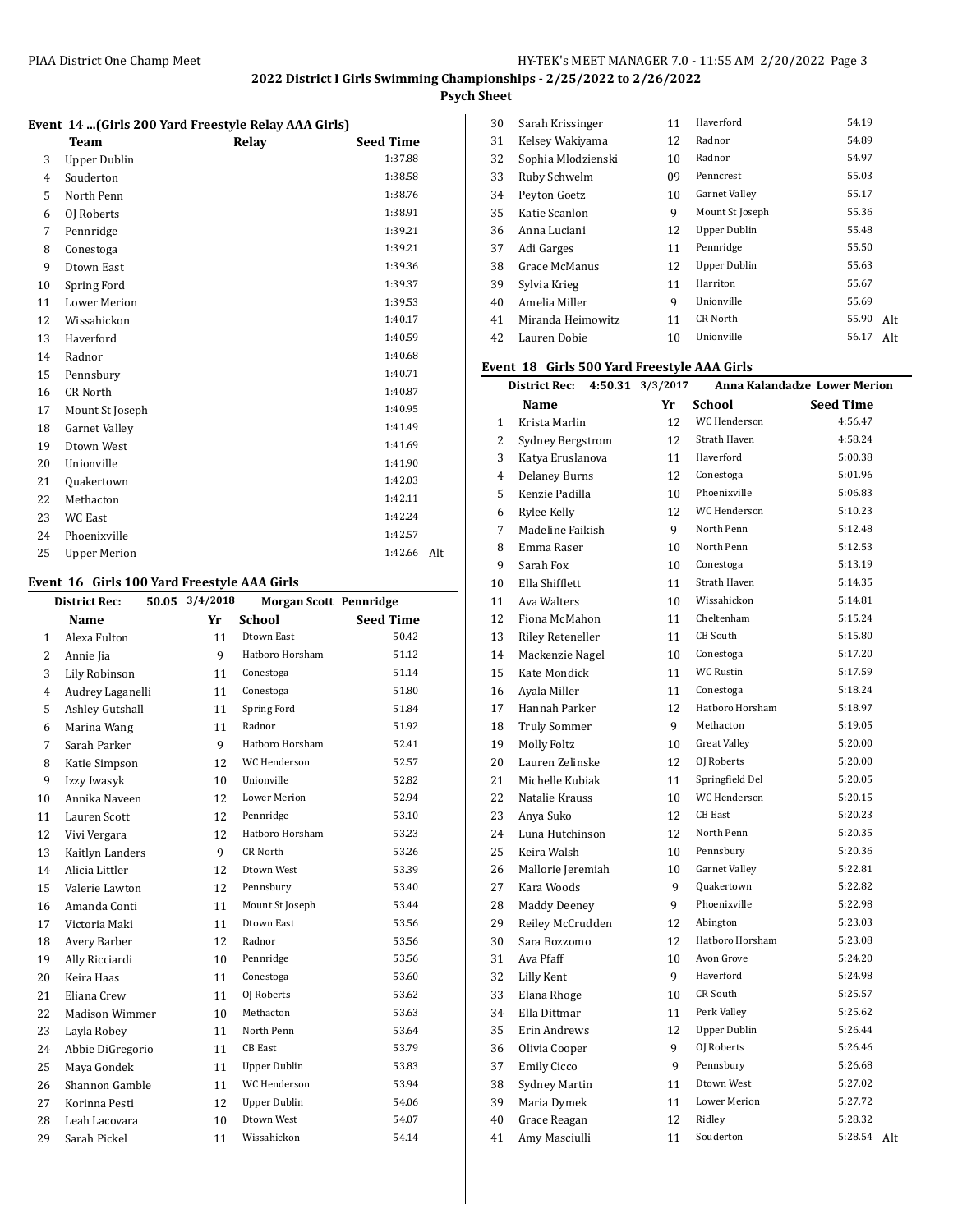**Psych Sheet**

|  |  |  | Event 18 (Girls 500 Yard Freestyle AAA Girls) |  |
|--|--|--|-----------------------------------------------|--|
|--|--|--|-----------------------------------------------|--|

|    | Name                   | Yr | <b>School</b>       | <b>Seed Time</b> |     |
|----|------------------------|----|---------------------|------------------|-----|
| 42 | Kaitlyn Miller         | 12 | <b>Upper Merion</b> | 5:29.46          | Alt |
| 43 | Pippin Lochstet        | 10 | <b>Upper Dublin</b> | 5:30.19          | Scr |
| 44 | Annika Franson         | 10 | <b>WC Rustin</b>    | 5:30.19          | Scr |
| 45 | Kayla Mosteller        | 12 | Upper Dublin        | 5:30.55          | Scr |
| 46 | <b>Addison Compher</b> | 10 | Dtown West          | 5:30.85          | Scr |
| 47 | Bernice Fu             | 10 | Wissahickon         | 5:31.35          | Scr |
| 48 | Reese Fichter          | 10 | Upper Dublin        | 5:31.49          | Scr |

#### **Event 20 Girls 100 Yard Backstroke AAA Girls**

| <b>District Rec:</b> |                        | 54.03 2/28/2020 |                        | Meghan DiMartile Upper Dubli |
|----------------------|------------------------|-----------------|------------------------|------------------------------|
|                      | Name                   | Yr              | School                 | <b>Seed Time</b>             |
| $\mathbf{1}$         | Alexa Conner           | 10              | <b>Lower Merion</b>    | 55.65                        |
| $\overline{2}$       | Meghan DiMartile       | 12              | Upper Dublin           | 55.77                        |
| 3                    | Kate Levensten         | 11              | Harriton               | 55.94                        |
| 4                    | Mary Kubiak            | 11              | Springfield Del        | 56.96                        |
| 5                    | Lauren Zelinske        | 12              | OJ Roberts             | 58.65                        |
| 6                    | <b>Zoey Rogers</b>     | 9               | Garnet Valley          | 58.99                        |
| 7                    | Abbie DiGregorio       | 11              | <b>CB</b> East         | 59.32                        |
| 8                    | Miranda Olhasso        | 12              | CR South               | 59.61                        |
| 9                    | Maris Sadowski         | 11              | Spring Ford            | 59.78                        |
| 10                   | Hallie Milligan        | 12              | Garnet Valley          | 59.90                        |
| 11                   | Anna Evans             | 11              | North Penn             | 1:00.01                      |
| 12                   | Ava Zollars            | 12              | North Penn             | 1:00.13                      |
| 13                   | Sam Heiland            | 10              | <b>WC East</b>         | 1:00.42                      |
| 14                   | Kallie Whitaker        | 12              | Conestoga              | 1:00.42                      |
| 15                   | Kayla Stressman        | 11              | North Penn             | 1:00.50                      |
| 16                   | <b>Callie Haggerty</b> | 12              | CR North               | 1:00.66                      |
| 17                   | Lily Perrin            | 10              | Avon Grove             | 1:00.85                      |
| 18                   | Jillian Thorning       | 11              | <b>CB</b> East         | 1:00.91                      |
| 19                   | <b>Emily Albans</b>    | 12              | Unionville             | 1:00.99                      |
| 20                   | Diedre Scudder         | 11              | Garnet Valley          | 1:01.01                      |
| 21                   | Kara Woods             | 9               | <b>Quakertown</b>      | 1:01.20                      |
| 22                   | Kerrighan Stewart      | 11              | Shanahan               | 1:01.49                      |
| 23                   | Amanda Rollings        | 12              | <b>WC Rustin</b>       | 1:01.58                      |
| 24                   | Kaitlyn Miller         | 12              | <b>Upper Merion</b>    | 1:01.65                      |
| 25                   | Caroline Anderson      | 11              | Ridley                 | 1:01.70                      |
| 26                   | Sydney Martin          | 11              | Dtown West             | 1:01.89                      |
| 27                   | Reagan Ward            | 11              | Pennsbury              | 1:01.96                      |
| 28                   | Jillian Murphy         | 11              | Unionville             | 1:02.01                      |
| 29                   | Carly Chapman          | 9               | <b>WC Rustin</b>       | 1:02.02                      |
| 30                   | Laney Harris           | 10              | Lower Merion           | 1:02.22                      |
| 31                   | Keira Haas             | 11              | Conestoga              | 1:02.23                      |
| 32                   | <b>Bayley Richard</b>  | 10              | Pottsgrove             | 1:02.24                      |
| 33                   | Mackenzie Gorman       | 10              | OJ Roberts             | 1:02.41                      |
| 34                   | Joey Dugan             | 12              | <b>William Tennent</b> | 1:02.48                      |

#### **Event 22 Girls 100 Yard Breaststroke AAA Girls**

|   | <b>District Rec:</b> | $1:02.27$ $3/3/2017$ | Olivia Paoletti Avon Grove |                  |
|---|----------------------|----------------------|----------------------------|------------------|
|   | Name                 | Yr                   | School                     | <b>Seed Time</b> |
|   | Naomi Furman         | 11                   | Conestoga                  | 1:03.11          |
|   | Kathy Jia            | 11                   | Hathoro Horsham            | 1:04.14          |
| 3 | Lindsay Yuen         | 12                   | <b>Upper Merion</b>        | 1:05.68          |
| 4 | Tamara Engler        | 10                   | Boyertown                  | 1:06.22          |
| 5 | Jessica Burns        | 10                   | Souderton                  | 1:06.27          |
| 6 | Taiylor Tegler       | 10                   | WC East                    | 1:06.38          |
|   | Emma McCarthy        | 11                   | Upper Dublin               | 1:06.56          |

| 8  | Adriana Bertolotti    | 12 | Conestoga           | 1:06.60 |     |
|----|-----------------------|----|---------------------|---------|-----|
| 9  | Hadar Miller          | 9  | Conestoga           | 1:06.72 |     |
| 10 | Eva Welsh             | 11 | North Penn          | 1:06.75 |     |
| 11 | Erin Goodling         | 11 | CB South            | 1:06.89 |     |
| 12 | Lina Hofmann          | 11 | <b>CB</b> West      | 1:07.11 |     |
| 13 | Sydney Koehler        | 10 | Spring Ford         | 1:07.56 |     |
| 14 | Emmy Erikson          | 9  | Hatboro Horsham     | 1:07.71 |     |
| 15 | Maddie Johnson        | 11 | Wissahickon         | 1:07.88 |     |
| 16 | Ella Rossi            | 10 | CR South            | 1:08.22 |     |
| 17 | <b>Emily Myers</b>    | 11 | Pennridge           | 1:08.65 |     |
| 18 | <b>Ilene Stark</b>    | 12 | <b>CB</b> East      | 1:08.76 |     |
| 19 | Macey Speakman        | 10 | Coatesville         | 1:08.87 |     |
| 20 | Mia Tamburrino        | 11 | Hatboro Horsham     | 1:08.92 |     |
| 21 | Emma Sabalaske        | 12 | CR South            | 1:09.03 |     |
| 22 | Kaitlyn Burk          | 9  | Avon Grove          | 1:09.06 |     |
| 23 | Lily Turco            | 11 | WC Rustin           | 1:09.10 |     |
| 24 | Rose Schmidt          | 9  | Mount St Joseph     | 1:09.26 |     |
| 25 | Lilly Shui            | 12 | Conestoga           | 1:09.31 |     |
| 26 | Charlee Shaw          | 11 | North Penn          | 1:09.57 |     |
| 27 | Molly Krock           | 12 | Pottsgrove          | 1:09.68 |     |
| 28 | Grace Yaegel          | 12 | Mount St Joseph     | 1:09.75 |     |
| 29 | Olivia Vitella        | 10 | <b>Upper Dublin</b> | 1:09.85 |     |
| 30 | Skyler Semisch        | 9  | Radnor              | 1:09.93 |     |
| 31 | Marissa Civatte       | 12 | Avon Grove          | 1:09.94 |     |
| 32 | Laney Claveau         | 11 | Hatboro Horsham     | 1:10.05 |     |
| 33 | Mina Rothberg         | 11 | Cheltenham          | 1:10.13 |     |
| 34 | Paulina Timme         | 11 | Haverford           | 1:10.16 |     |
| 35 | Ava Despeaux          | 11 | Springfield Del     | 1:10.34 |     |
| 36 | Madeline Braithwaite  | 11 | Unionville          | 1:10.39 |     |
| 37 | Me'Khai Beyah         | 10 | Cheltenham          | 1:10.42 |     |
| 38 | Ava Zollars           | 12 | North Penn          | 1:10.48 |     |
| 39 | Alayna Capaldi        | 12 | Souderton           | 1:10.53 |     |
| 40 | Kaitlyn Stankavage    | 12 | Garnet Valley       | 1:10.61 |     |
| 41 | Caelan Ladd           | 9  | WC Henderson        | 1:10.76 | Alt |
| 42 | Alena Chung           | 11 | Springfield Del     | 1:10.91 | Alt |
| 43 | Elena Rossi           | 12 | Harriton            | 1:10.98 | Scr |
| 44 | Nina Ruggiero         | 10 | Ply Whitemarsh      | 1:11.05 | Scr |
| 45 | Aloha Ekermen         | 11 | Neshaminy           | 1:11.08 | Scr |
| 46 | Eva O'Leary           | 12 | WC Henderson        | 1:11.33 | Scr |
| 47 | Reese Fichter         | 10 | <b>Upper Dublin</b> | 1:11.41 | Scr |
| 48 | <b>Finley Mulhern</b> | 10 | Dtown East          | 1:11.42 | Scr |
| 49 | Mary Kate Stepchuk    | 10 | WC Henderson        | 1:11.58 | Scr |
| 50 | <b>Emily Burke</b>    | 12 | <b>Upper Merion</b> | 1:11.61 | Scr |
| 51 | Anna Dymek            | 9  | Lower Merion        | 1:11.65 | Scr |
| 52 | Nyah Petrakis         | 12 | CB East             | 1:11.72 | Scr |
| 53 | Delaney Harlan        | 11 | Unionville          | 1:11.85 | Scr |
| 54 | Zoe Welsh             | 9  | North Penn          | 1:12.55 | Scr |

## **Event 24 Girls 400 Yard Freestyle Relay AAA Girls**

 $\overline{\phantom{a}}$ 

#### **District Rec: 3:24.71 3/3/2019 Upper Dublin High School M Braun, E Braun, A Breslin, A Amdor**

|    | Team            | Relay | <b>Seed Time</b> |
|----|-----------------|-------|------------------|
| 1. | Hatboro Horsham |       | 3:29.01          |
|    | Conestoga       |       | 3:29.84          |
| 3  | Radnor          |       | 3:32.83          |
| 4  | WC Henderson    |       | 3:35.76          |
| 5  | Souderton       |       | 3:36.97          |
| 6  | OJ Roberts      |       | 3:37.14          |
|    |                 |       |                  |